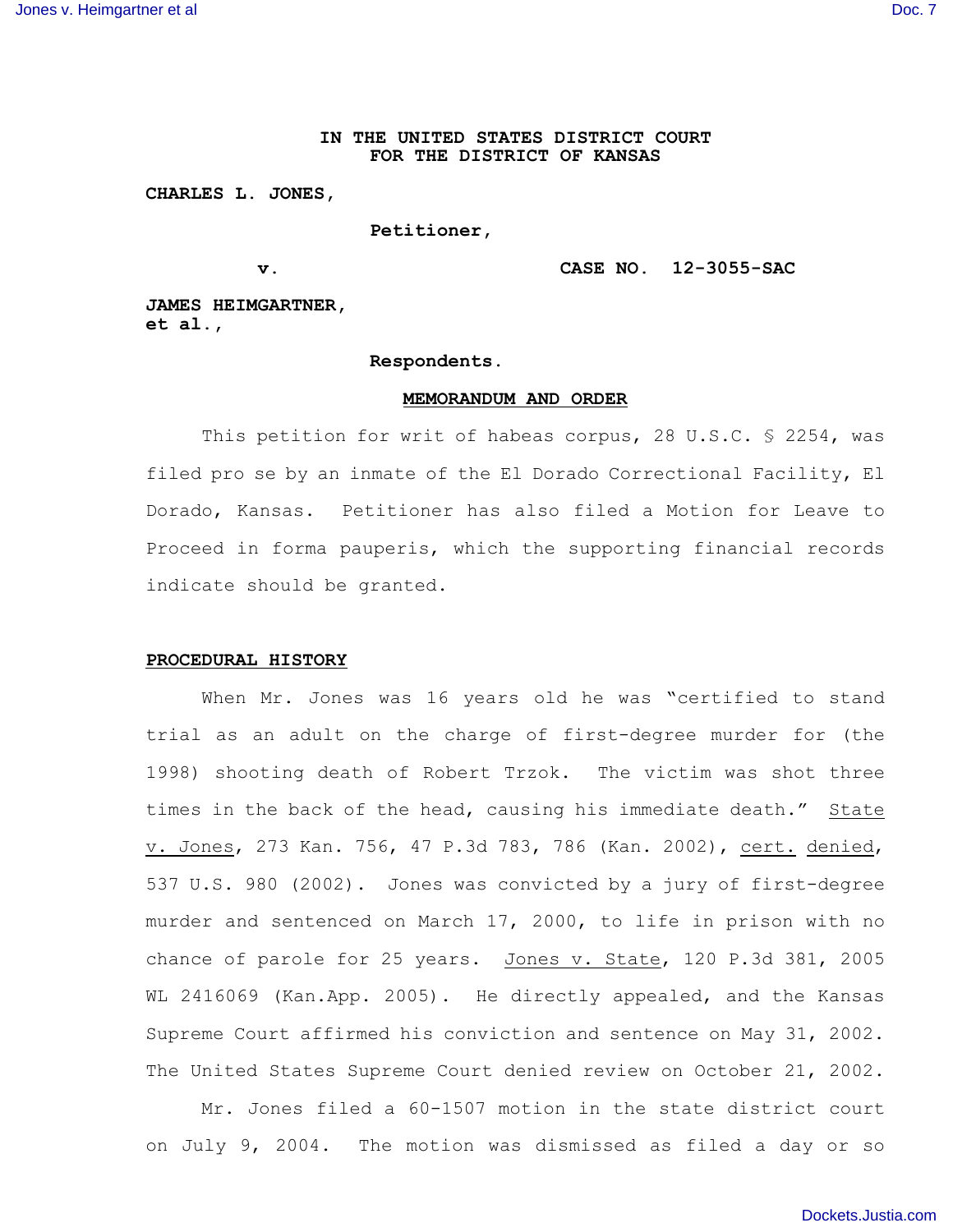late, even though Jones had argued that he had requested approval from prison authorities to mail his motion on June 29, 2004. This dismissal was reversed on appeal. Jones, 120 P.3d 381 at \*3. The district court then appointed counsel, held an evidentiary hearing on the merits of the 60-1507 motion, and denied the motion. Mr. Jones appealed to the Kansas Court of Appeals (KCA), which affirmed on March 27, 2009. The Kansas Supreme Court denied a Petition for Review on January 7, 2010.

"Approximately 3 months after" the KCA denied relief in the 60- 1507 proceedings, Mr. Jones filed a motion to correct illegal sentence. The trial court denied the motion in a letter decision. See State v. Jones 257 P.3d 268, 270 (Kan. 2011). Jones appealed, and the Kansas Supreme Court affirmed the denial on August 12, 2011. The U.S. Supreme Court denied certiorari on January 17, 2012. Petitioner states that he filed a motion for rehearing with the U.S. Supreme Court on January 31, 2012.

Mr. Jones executed the instant federal petition on February 24, 2012. He presents 17 grounds for relief, and alleges that state remedies have been exhausted on each of his claims.

### **STATUTE OF LIMITATIONS**

The procedural history of this case presents the threshold question of the timeliness of the federal petition filed by Mr. Jones. The statute of limitations for filing a federal habeas corpus petition is set forth in 28 U.S.C.  $\frac{1}{5}$  2244(d)(1), as follows:

A 1-year period of limitation shall apply to an application for writ of habeas corpus by a person in custody pursuant to the judgment of a State court.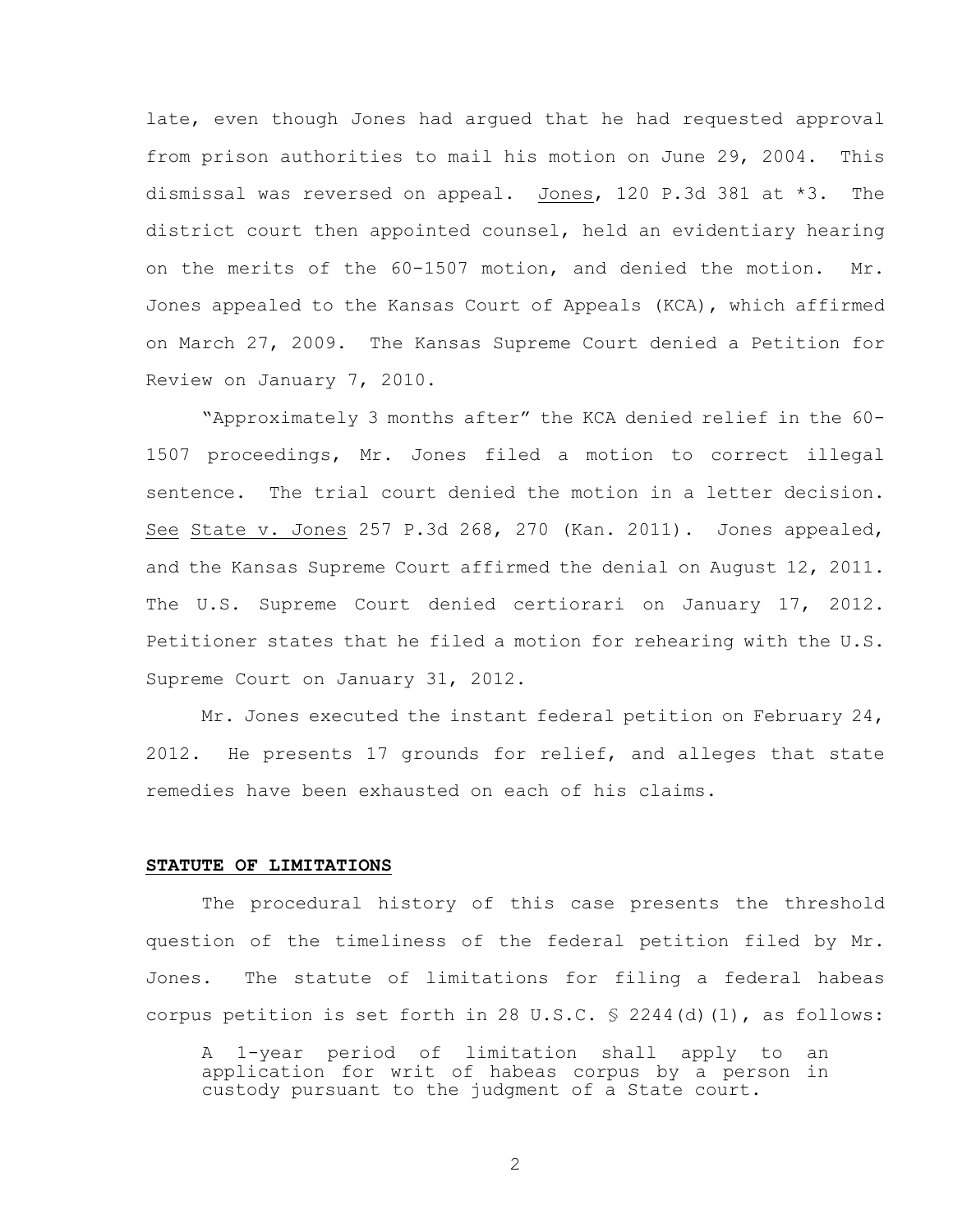The "limitation period shall run from" the "latest of" four dates, including "the date on which the judgment became final by the conclusion of direct review or the expiration of the time for seeking such review." 28 U.S.C. § 2244(d)(1)(A). The statute provides, however, for tolling of the statute of limitations during the pendency of any "properly filed application for State postconviction or other collateral review with respect to the pertinent judgment or claim . . . . " 28 U.S.C.  $\frac{6}{5}$  2244(d)(2).

It appears from the foregoing procedural history that without either statutory or equitable tolling this federal petition is timebarred. Applying the statutory provisions to the facts of this case, petitioner's conviction "became final" for limitations purposes on October 21, 2002, the date on which all possible steps of his direct appeal were complete. The statute of limitations for filing his federal habeas corpus petition began to run the next day. It continued to run without interruption until it expired on or about October 22, 2003.

Mr. Jones makes the claim that he filed a § 2254 petition in this court in 2003 together with a motion to stay. However, this claim is not substantiated. In support, he exhibits a two-page handwritten § 2254 petition, that is not on forms, which he prepared and dated as executed on March 28, 2003. In a "Certificate of Service" on this document he stated that it "was handed to the HCF prison correctional officer prepaid first class postage on March 28, 2003, to be deposit (sic) in the prison mailing system  $\ldots$  for mailing to the Kansas federal district court." Petitioner also exhibits a "Motion to Stay and Abeyance" in which he stated that he needed "to exhaust 6 claims first in state court on post conviction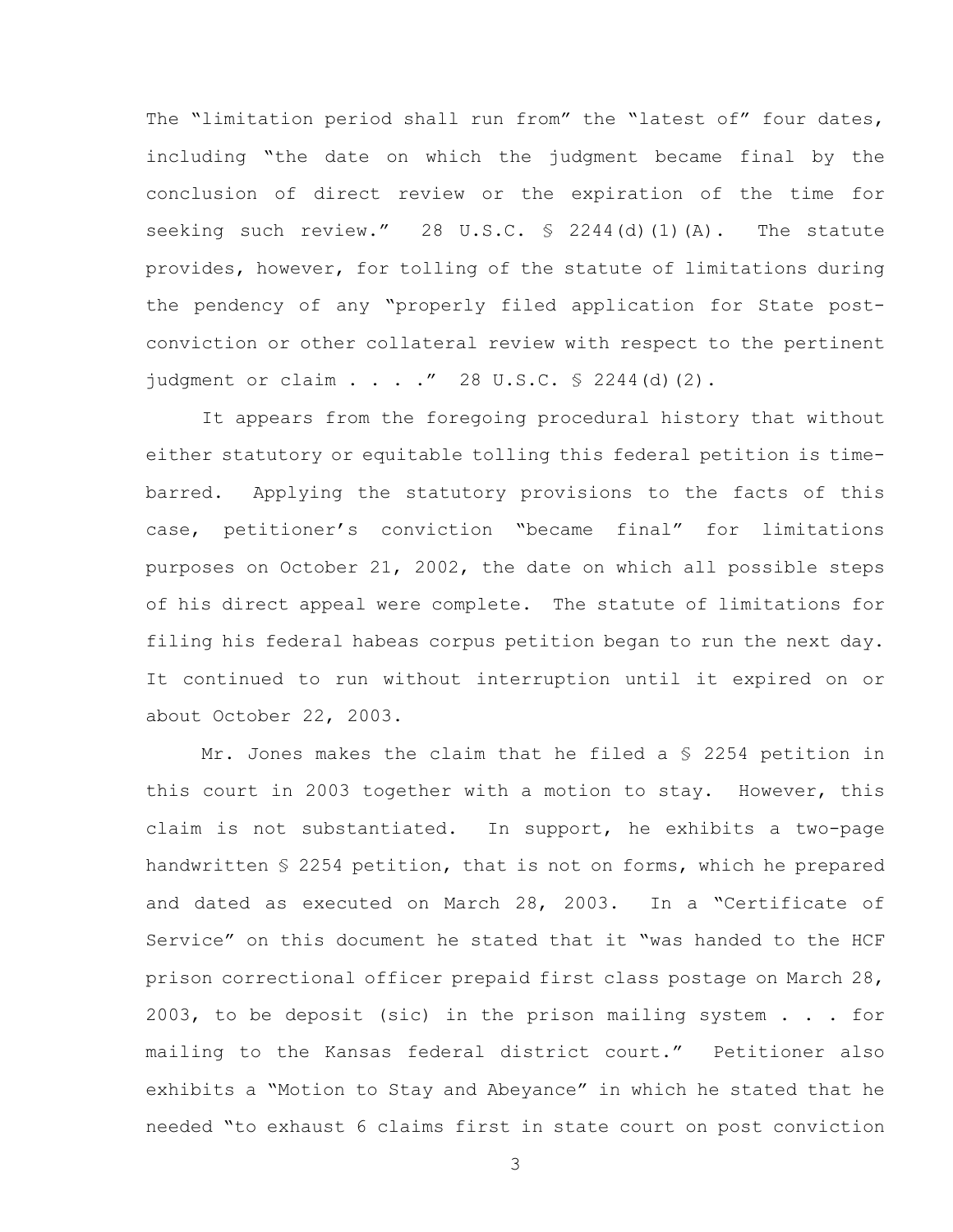60-1507 petition," with the same "Certificate of Service" language. In addition, he provides an affidavit from a correctional official attesting only that the process in 2003 was for inmates to give their legal petitions to a prison official for mailing. Petitioner states in his pleading that he has not previously filed any petition in federal court regarding the conviction being challenged. At the same time, he makes the contrary statement that the \$ 2254 petition he prepared in 2003 is now pending in this court, and that the "foregoing 2254 petition is an Amendment and should relate back to the 2254 petition that was filed on March 28<sup>th</sup>, 2003."

Petitioner does not provide a federal court case number or a copy of a file-stamped pleading from a pending 2003 federal habeas case. The court has searched its case files and finds no habeas corpus petition filed by anyone named Charles Jones in 2003. Mr. Jones does not present evidence that he paid a filing fee, that he complied with the court rule to submit the petition upon forms, or that he received any type of response or order from this court in a 2003 case. Nor does he show that he inquired about this alleged 2003 petition at any time during the one-year limitation period or any of the subsequent 8 years. Petitioner's allegations and exhibits are simply not sufficient to show that he actually caused a § 2254 petition and motion to stay to be filed in this court in 2003.

Even if such a premature petition prepared by Mr. Jones had reached this federal court and been filed in 2003, its pendency would not have tolled the statute of limitations. Rhines v. Weber, 544 U.S. 269, 574-75 (2005)("'the filing of a petition for habeas corpus in federal court does not toll the statute of limitations.").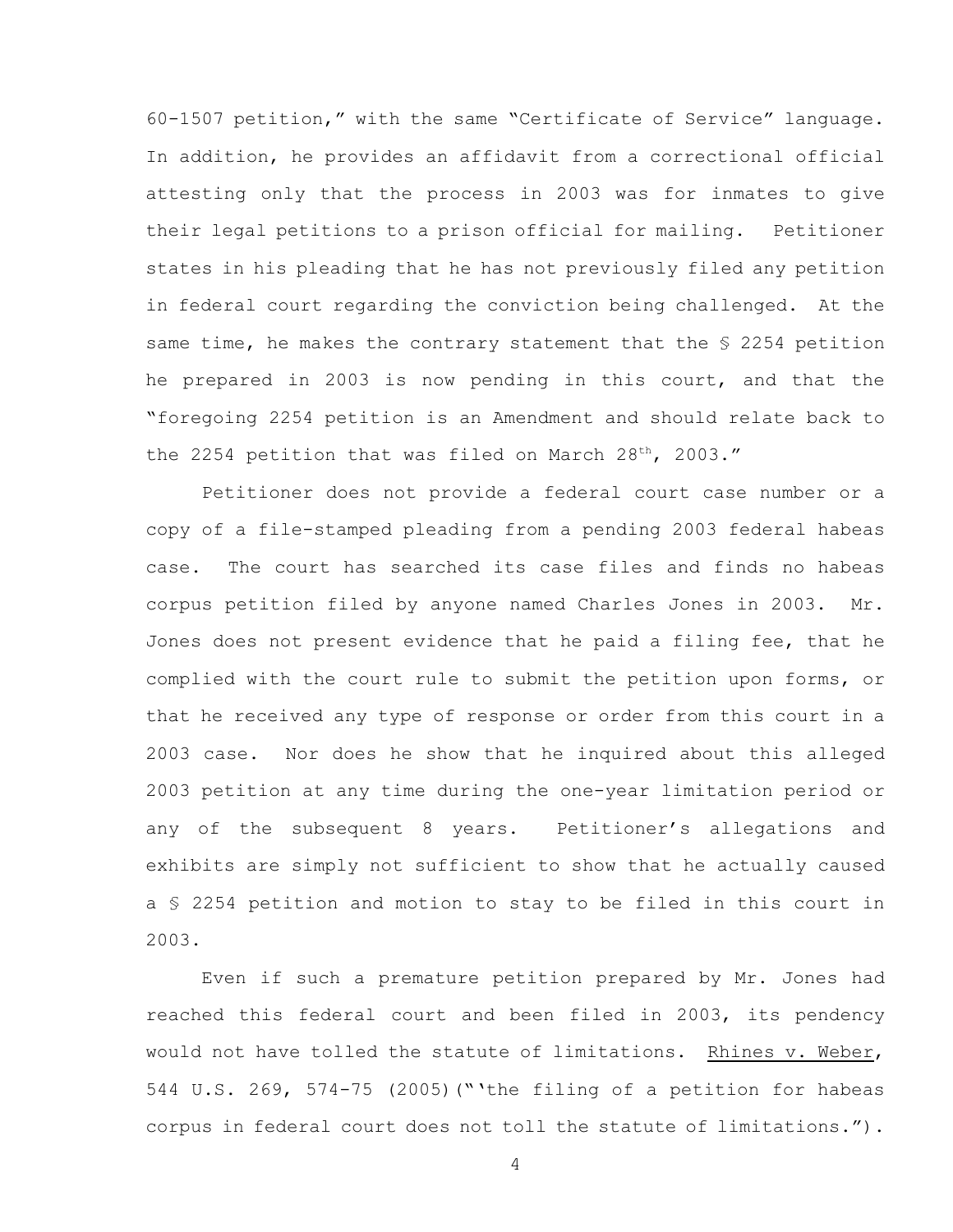Only a properly filed state post-conviction action has the tolling effect provided for in  $\frac{1}{2}$  2244(d)(2). Federal district courts must dismiss petitions that contain unexhausted claims. See Pliler v. Ford, 542 U.S. 225 (2004). A federal petition in which failure to exhaust was admitted would in the normal course have been dismissed without prejudice. And, while the granting of a motion to stay could have saved petitioner from the federal time-bar, a motion to stay was never filed by Mr. Jones or granted in federal court. The exhibited motion for stay would have been denied, since it does not show the requisite grounds for a stay and, at the time of the alleged filing, several months remained in the federal statute of limitations in this case.

Petitioner also asserts that the untimeliness of his 2012 petition should be excused based upon exceptions for actual innocence and fundamental miscarriage of justice. However, he does not allege sufficient facts to show his entitlement to equitable tolling on either of these grounds. His assertions of actual innocence are based upon legal arguments that he should not have been tried as an adult, rather than new evidence of his factual innocence of the crime. His arguments regarding the merits of his habeas claims are not sufficient to establish his entitlement to the miscarriage of justice exception. Mr. Jones is given the opportunity to show that he is entitled to equitable tolling<sup>1</sup> and

<sup>&</sup>quot;AEDPA's one-year statute of limitations is subject to equitable tolling but only 'in rare and exceptional circumstances.'" Gibson v. Klinger, 232 F.3d 799, 808 (10<sup>th</sup> Cir. 2000)(citing <u>Davis v. Johnson</u>, 158 F.3d 806, 811 (5th Cir.1998), <u>cert. denied</u>, 526 U.S. 1074 (1999)). Equitable tolling is allowed when "an inmate diligently pursues his claims and demonstrates that the failure to timely file was caused by extraordinary circumstances beyond his control." Miller <u>v. Marr</u>, 141 F.3d 976, 978 (10<sup>th</sup> Cir.), <u>cert</u>. <u>denied</u>, 525 U.S. 891 (1998); <u>Marsh</u> v. Soares, 223 F.3d 1217, 1220 (10<sup>th</sup> Cir. 2000), cert. denied, 531 U.S. 1194 (2001). It would be appropriate, for example, when a prisoner is actually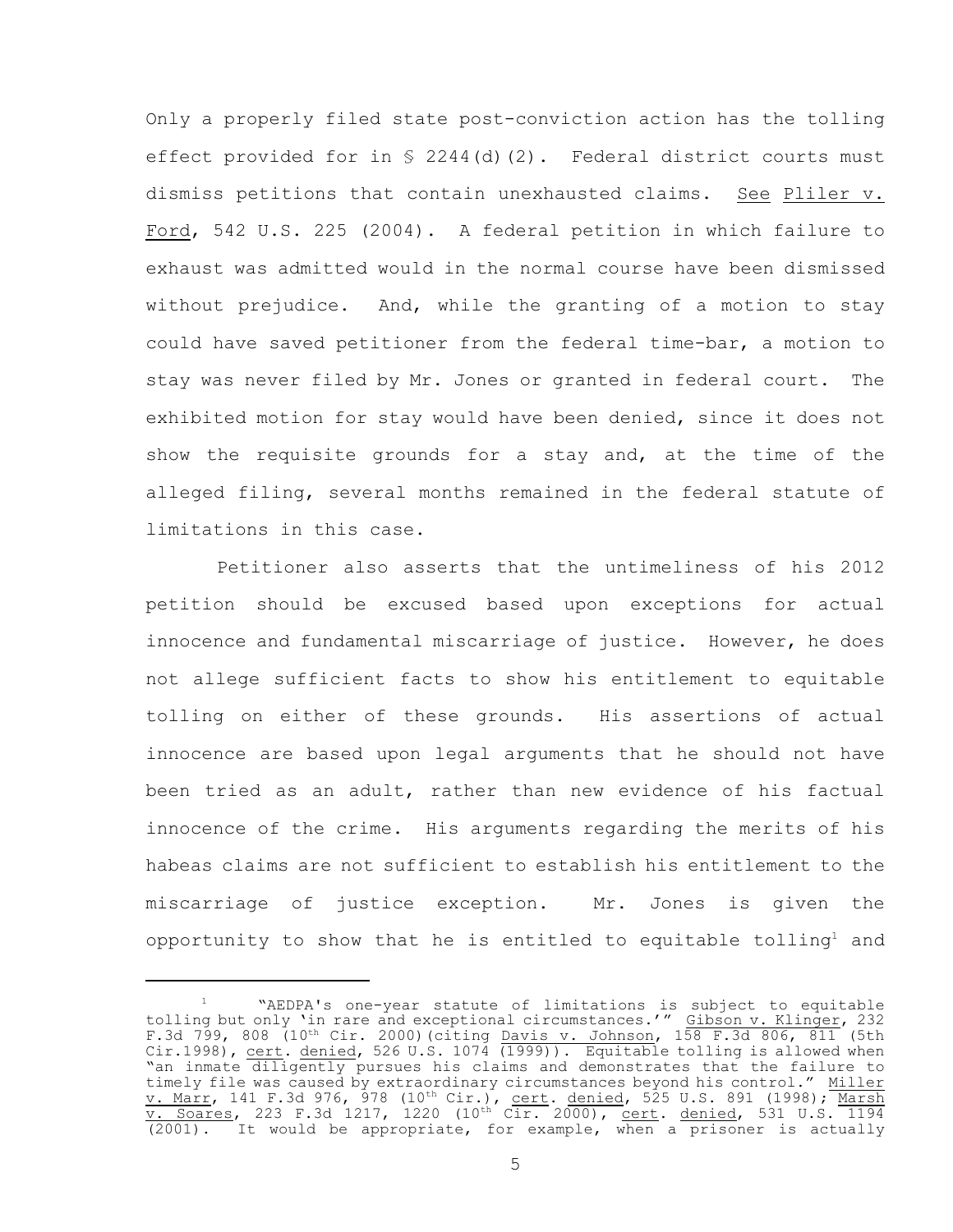that his petition should not be dismissed as time-barred. If he fails to allege additional facts to make such a showing within the time allotted this action will be dismissed as time-barred.

#### **MOTIONS FOR COUNSEL AND AN EVIDENTIARY HEARING**

The court has considered petitioner's Motion for Appointment of Counsel (Doc. 4) and finds that it should be denied. There is no right to appointment of counsel in federal habeas corpus proceedings unless an evidentiary hearing is required. Petitioner's motion for an evidentiary hearing (Doc. 3) on the grounds stated in the motion is also denied. Both motions are denied without prejudice. The court will reconsider appointment of counsel in the event that it eventually reviews the state record and finds an evidentiary hearing is required. At this juncture, it appears more likely that this

The Supreme Court has recently affirmed that § 2244(d)'s limitations period is subject to equitable tolling. Holland v. Florida, 78 U.S.L.W. 4555, No. 09-5327, 2010 WL 2346549, at  $*9$  (U.S. June 14, 2010). But, in doing so, the Court also affirmed that a habeas petitioner seeking equitable tolling must clear a high hurdle. "[A] petitioner is entitled to equitable tolling only if he shows (1) that he has been pursuing his rights diligently, and (2) that some extraordinary circumstance stood in his way and prevented timely filing." Id. at \*12 (internal quotation marks omitted); accord Yang v. Archuleta, 525 F.3d 925, 929 (10th Cir. 2008)("'Equitable tolling is a rare remedy to be applied in unusual circumstances, not a cure-all for an entirely common state of affairs.'" (quoting Wallace v. Kato, 549 U.S. 384, 396 (2007))).

innocent, Miller, 141 F.3d at 978, or "when an adversary's conduct-or other uncontrollable circumstances-prevents a prisoner from timely filing." Gibson, 232 F.3d at 808 (citing Irwin v. Dep't of Veterans Affairs, 498 U.S. 89, 96 (1990)). Complaints about unfamiliarity with the legal process and illiteracy have been found to provide no basis for equitable tolling. See Scott v. Johnson, 227 F.3d 260, 263 FN3 (5<sup>th</sup> Cir. 2000), <u>cert. denied</u>, 532  $\overline{U.S.}$  963 (2001). Moreover, ignorance of the law generally and of the AEDPA time limit in particular will not excuse untimely filing, even for an incarcerated pro se prisoner. Marsh, 223 F.3d at 1220; Miller, 141 F.3d at 978; Gibson, 232 F.3d at 808. Complaints regarding post-conviction counsel likewise generally do not entitle a petitioner to equitable tolling. As the Tenth Circuit explained in Hallcy v. Milyard, 387 Fed. Appx. 858 (10<sup>th</sup> Cir. 2010) (unpublished):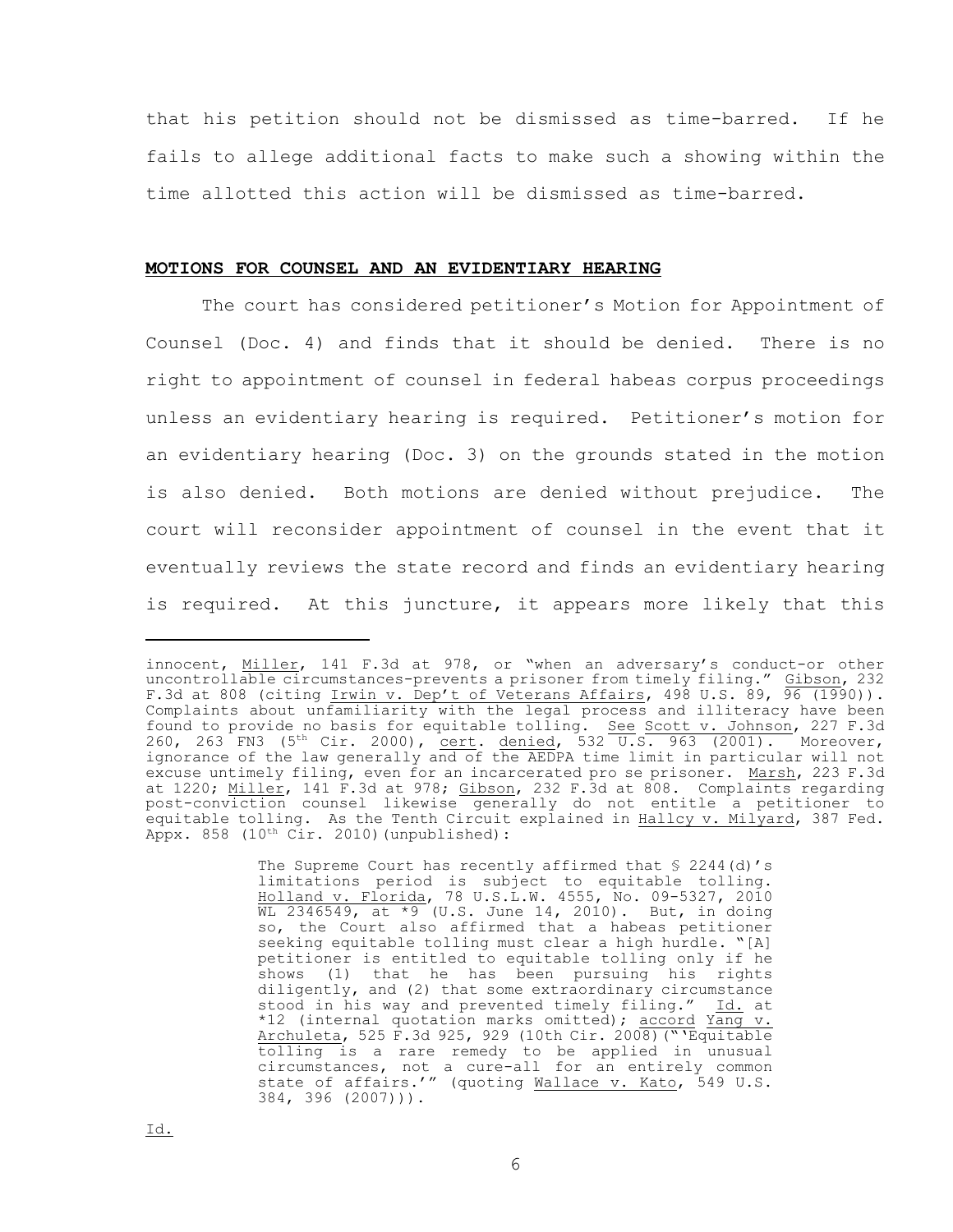action will be dismissed as time-barred.

### **MOTION TO AMEND**

Petitioner's "Motion Request for Amendment of 2254 Petition" (Doc. 5) is denied.<sup>2</sup> In this motion, petitioner asks the court to allow him to amend "his principal 2254 federal petition that was file (sic) on March  $28<sup>th</sup>$  2003 . . . to add the additional grounds that has (sic) been exhausted in state court." As fully explained earlier, this court has no record of having received a federal habeas corpus petition from Mr. Jones in 2003, and he has not substantiated his claim that such a petition was filed and is pending. Petitioner cites no authority for this court to rule that his 2012 petition is an amendment to a petition that was never received and filed in federal court.<sup>3</sup>

Even if Mr. Jones had actually filed a 2003 petition that was dismissed without prejudice for failure to exhaust, his 2012 petition would not relate back to it. In Marsh, 223 F.3d at 1220, the Tenth Circuit found the following reasoning of the Fifth Circuit convincing in refusing to view a petitioner's "third habeas application not as never having been filed, but as stayed pending exhaustion:

A habeas petition may be amended "as provided in the rules of procedure applicable to civil actions." 28 U.S.C. § 2242. The Federal Rules of Civil Procedure provide that the "court should freely give leave (to amend) when justice so requires." Fed.R.Civ.P. 15(a). On the other hand, leave to amend is not appropriate unless the new claims relate back to the original petition under Rule 15(c). <u>See Mayle v. Felix</u>, 545 U.S. 644, 650 (2005). Pursuant to Rule 15(c), an amendment relates back to the original filing if "the amendment asserts a claim or defense that arose out of the conduct, transaction, or occurrence set out-or attempted to be set out-in the original pleading." Fed.R.Civ.P. 15(c)(1)(B). With respect to amendment of habeas petitions, however, the Supreme Court has determined that "[a]n amended habeas petition . . . does not relate back (and, thereby escape AEDPA's one-year time limit) when it asserts a new ground for relief supported by facts that differ in both time and type from those the original pleading set forth." Felix, 545 U.S. 644, 650 (2005). That the grounds for relief are related to the petitioner's trial and conviction is, by itself, insufficient. Id. Rather, "relation back depends on the existence of a common 'core of operative facts' uniting the original and newly asserted claims." Id. at 659.

<sup>[</sup>I]f § 2244(d) were interpreted as Petitioner argues, the result would be impractical. A habeas petitioner could file a non-exhausted application in federal court within the limitations period and suffer a dismissal without prejudice. He could then wait decades to exhaust his state court remedies and could also wait decades after exhausting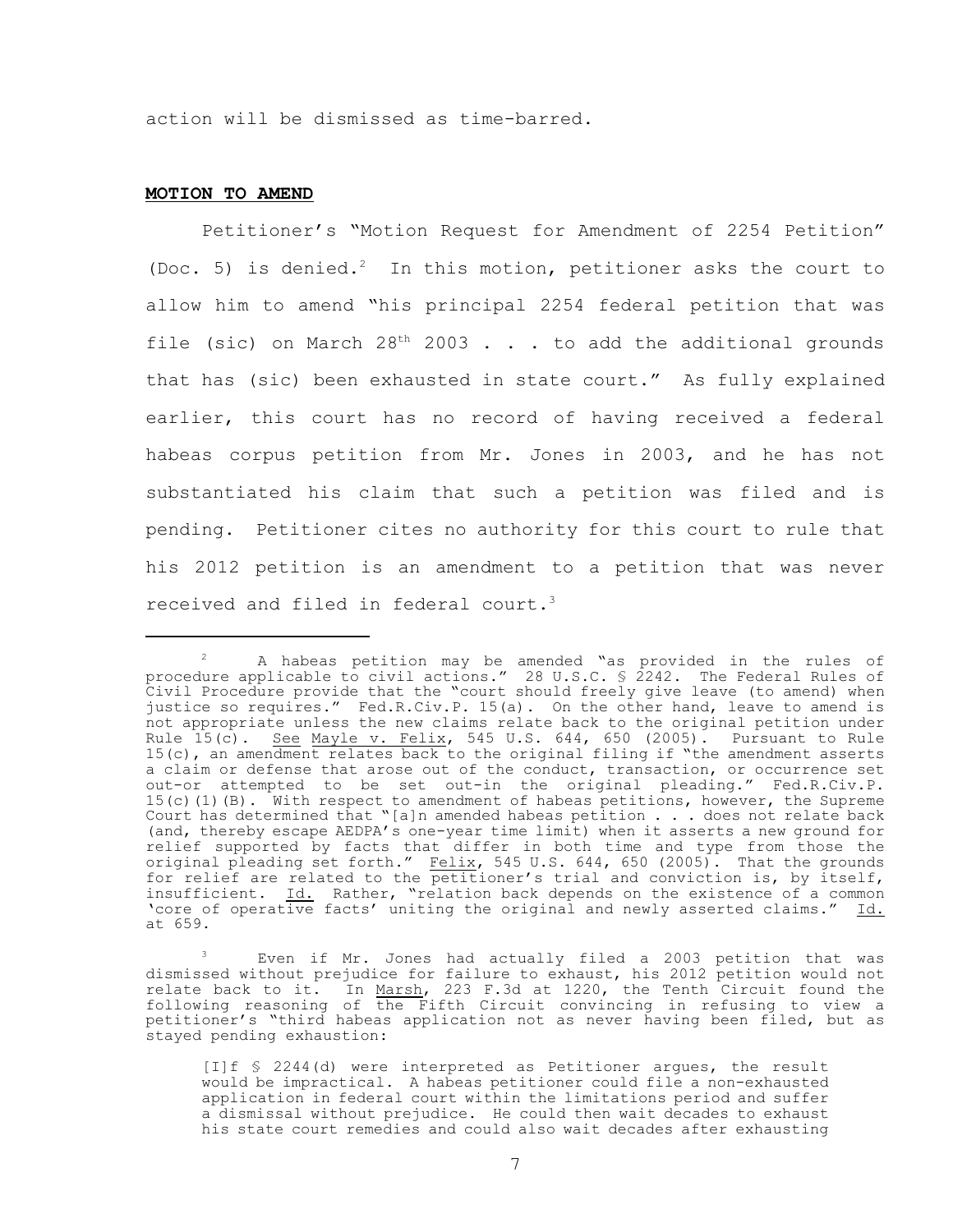### **MOTION FOR LEAVE TO CONDUCT DISCOVERY**

This motion is not presented as one to compel discovery under the Federal Rules of Civil Procedure and does not include information about attempts already made by petitioner to obtain this information without court order. Of course, Mr. Jones is free to seek access to his own mental health and other records. However, he does not convince the court in his motion that he is entitled to an order from this court requiring the respondent and various other entities, some of which are not even parties to this action, to provide him with mental health records and "facility files" pertaining to his behavior, education, mental health and related information as well as law enforcement records pertaining to the murder victim. He also asks the court to order a lie detector test and a psychological evaluation. In addition, he asks for the court to "order the release" of records of disciplinary complaints against his court-appointed attorney to prove that his attorney was ineffective and that he was prejudiced as a result. Petitioner alleges that he seeks this information to show that he was treatable and amenable for rehabilitation under the juvenile code and to

Id. (citing Graham v. Johnson, 168 F.3d 762, 780  $(5<sup>th</sup> Cir. 1999)$ . The Tenth Circuit then proceeded to:

Id. (citations omitted).

his state remedies before returning to federal court to 'continue' his federal remedy, without running afoul of the statute of limitations. Construing an application filed after a previous application is dismissed without prejudice as a continuation of the first application for all purposes would eviscerate the AEDPA limitations period and thwart one of AEDPA's principal purposes.

join with all the circuit courts which have addressed this issue, and hold that a habeas petition filed after a previous petition has been dismissed without prejudice for failure to exhaust state remedies does not relate back to the earlier petition.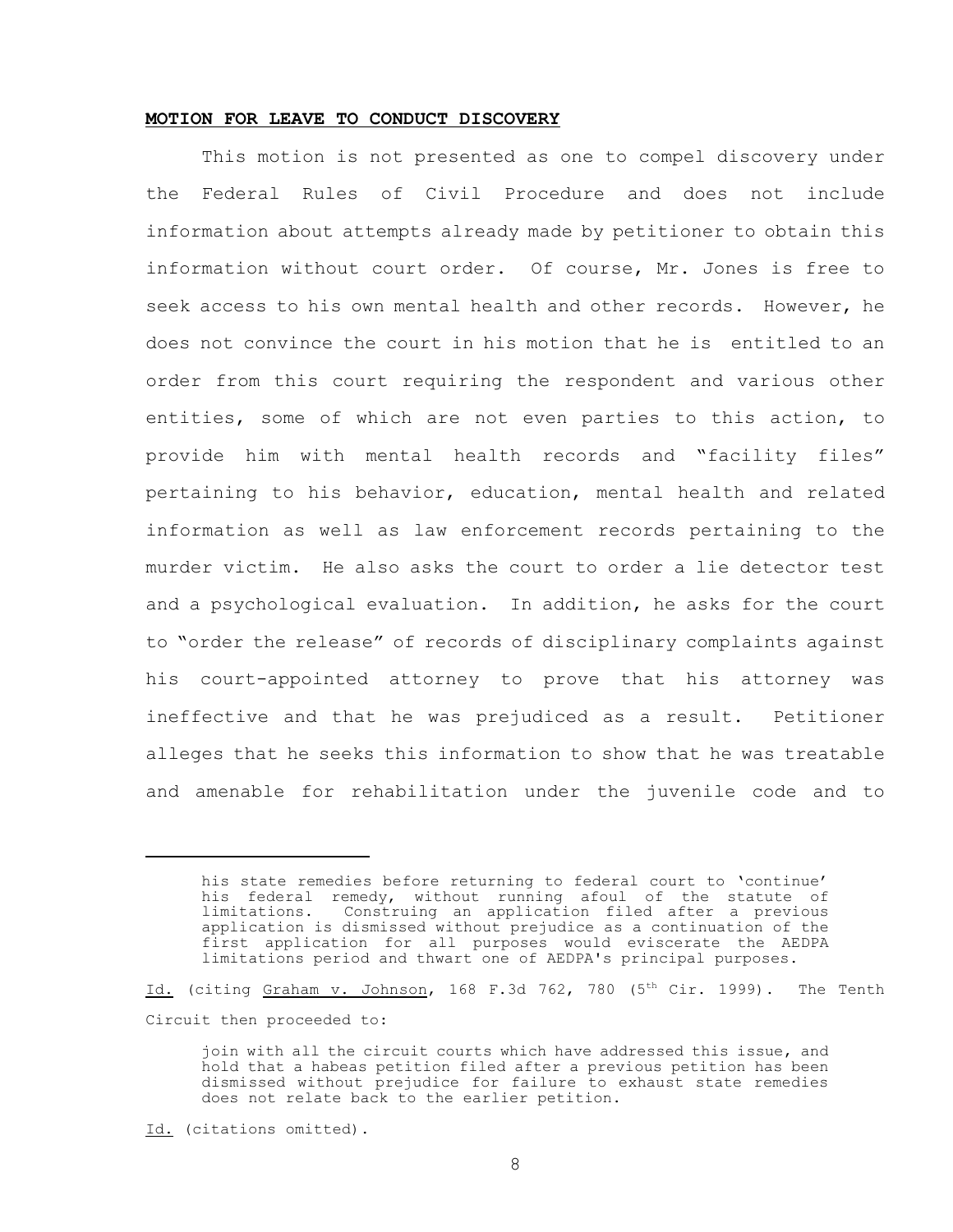produce evidence that he should have been tried as a juvenile.

A habeas petitioner, unlike a regular civil litigant in federal court, is not entitled to discovery as a matter of course. Bracy v. Gramley, 520 U.S. 899, 904 (1997)(citing Rules Governing § 2254 Cases, Rule 6(a)). Discovery is available only if the district judge finds "good cause" to order it. Petitioner fails to provide sufficient facts or authority to show good cause for his discovery requests. He does not allege sufficient facts indicating that these records would be exculpatory in this federal habeas corpus proceeding or call into question the jury's finding that he murdered the victim. He does not list the documents he seeks, adequately describe what these records would show, or present a factual basis that would be substantiated by the documents and records. Nor does he allege facts indicating diligent efforts were made to obtain and present these records during his state trial or post-conviction proceedings or that they were improperly denied. The court concludes that to the extent Mr. Jones is requesting discovery under Rule 6(a) and (b) of the Rules Governing Section 2254 Cases, his conclusory allegations in his motion fail to establish good cause. See Payne v. McKune, 280 F.Supp.2d 1259, 1270 fn. 8 (D.Kan. 2003), LaFevers v. Gibson, 182 F.3d 705, 722-23 (10th Cir. 1999). Good cause is not shown where no facts are alleged that would provide a basis for relief. Id.

Moreover if, as it appears, petitioner has not already obtained this evidence and presented it in state court, he may not rely upon it in this federal habeas corpus proceeding. As the Tenth Circuit pointed out in Fairchild v. Workman, 579 F.3d 1134, 1155  $(10^{th}$  Cir. 2009):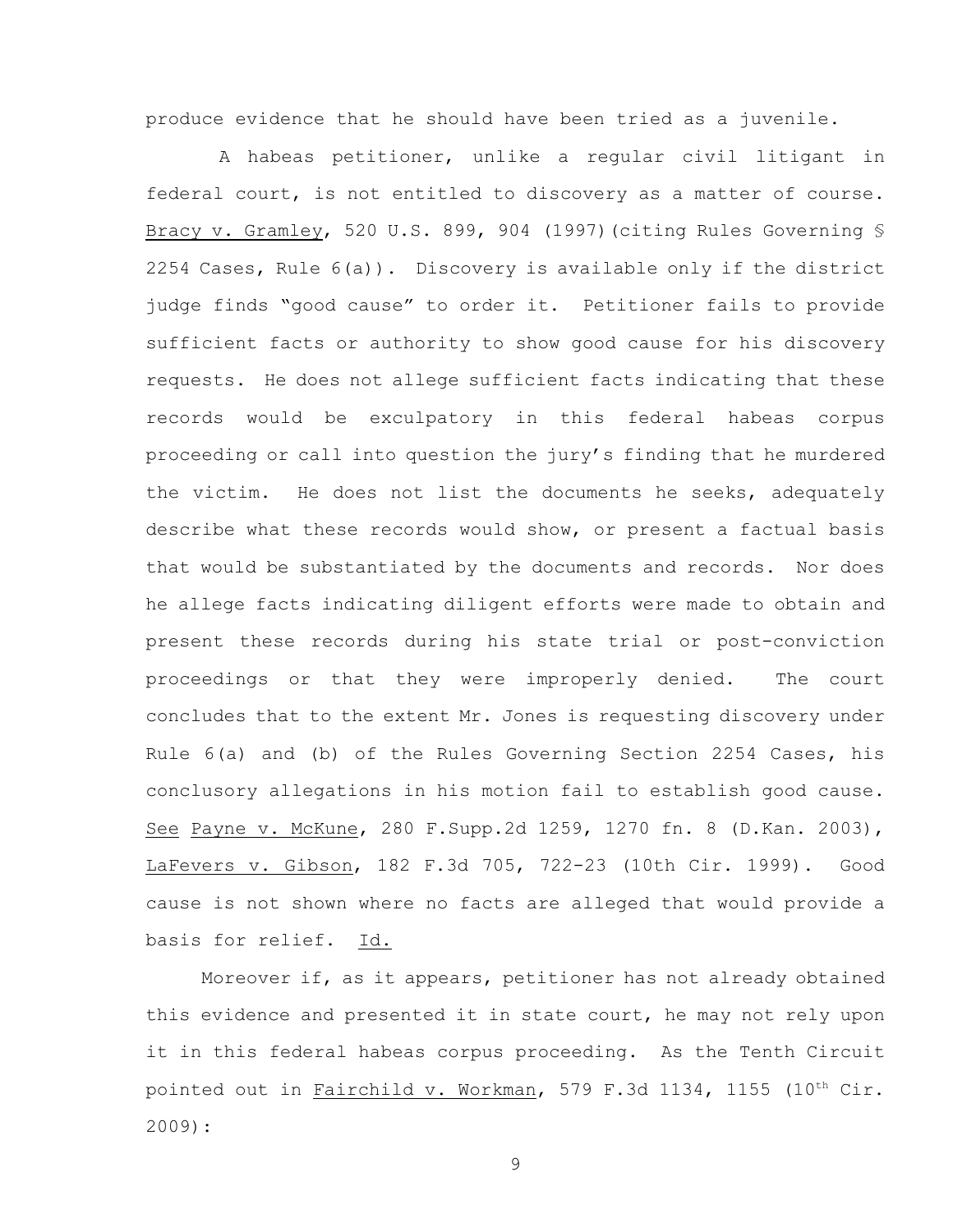AEDPA explicitly provides that federal court review of the reasonableness of the state court's factual findings must be made "in light of the evidence presented in the State court proceeding." 28 U.S.C.  $\frac{1}{2}$  2254(d); see Hammon v. Ward, 466 F.3d 919, 928 (10th Cir. 2006)("In reviewing the OCCA's adjudication of Petitioner's ineffective assistance of appellate counsel claim, we consider the record as it existed before the OCCA."). Evidence presented for the first time in federal court is not relevant to whether the state court decision was "contrary to, or involved an unreasonable application of, clearly established Federal law." 28 U.S.C. § 2254(d)(1). It is surely not "unreasonable" for the state court to base its decision on the only facts that have been put before it.

The court cited 28 U.S.C.  $\frac{1}{2}$  2254(e)(2), which provides:

If the applicant has failed to develop the factual basis of a claim in State court proceedings, the court shall not hold an evidentiary hearing on the claim unless the applicant shows that-

(A) the claim relies on-

(i) a new rule of constitutional law, made retroactively applicable to cases on collateral review by the Supreme Court, that was previously unavailable, or

(ii) a factual predicate that could not have been discovered through the exercise of due diligence; and

(B) the facts underlying the claim would be sufficient to establish by clear and convincing evidence that but for constitutional error, no reasonable fact-finder would have found the applicant guilty of the underlying offense.

Fairchild, 579 F.3d at 1158. The United States Supreme Court

recently also considered "the scope of the record for a  $\Im$  2254(d)(1)

inquiry" and held as follows:

The State argues that review is limited to the record that was before the state court that adjudicated the claim on the merits. Pinholster contends that evidence presented to the federal habeas court may also be considered. We agree with the State.

\* \* \*

We now hold that review under  $\frac{1}{2}$  2254(d)(1) is limited to the record that was before the state court that adjudicated the claim on the merits. Section 2254(d)(1) refers, in the past tense, to a state-court adjudication that "resulted in" a decision that was contrary to, or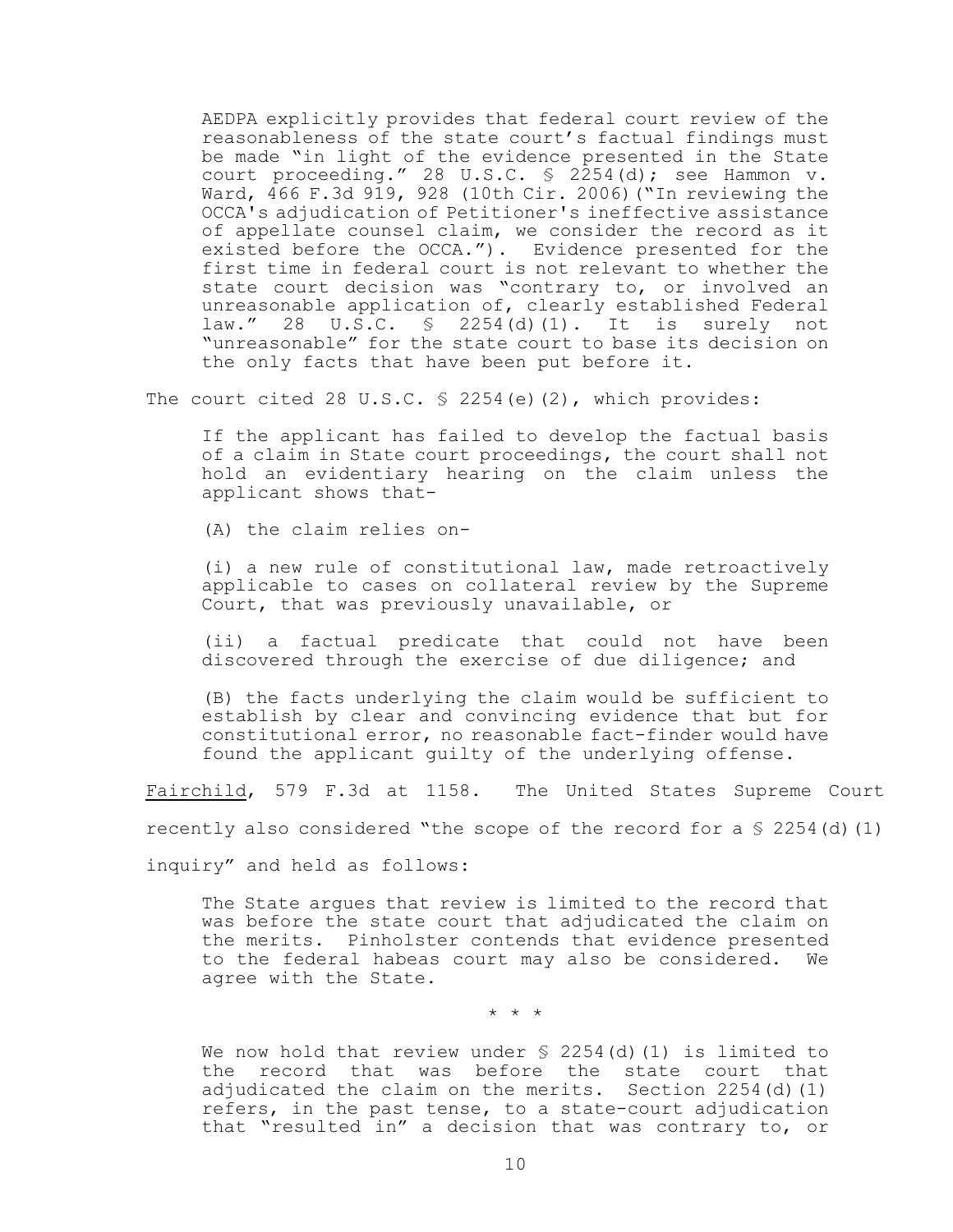"involved" an unreasonable application of, established law. This backward-looking language requires an examination of the state-court decision at the time it was made. It follows that the record under review is limited to the record in existence at that same time i.e., the record before the state court.

This understanding of the text is compelled by "the broader context of the statute as a whole," which demonstrates Congress' intent to channel prisoners' claims first to the state courts. Robinson v. Shell Oil Co., 519 U.S. 337, 341, 117 S.Ct. 843, 136 L.Ed.2d 808 (1997). "The federal habeas scheme leaves primary responsibility with the state courts  $\ldots$  ." Visciotti, supra, at 27, 123 S.Ct. 357. Section 2254(b) requires that prisoners must ordinarily exhaust state remedies before filing for federal habeas relief. It would be contrary to that purpose to allow a petitioner to overcome an adverse state-court decision with new evidence introduced in a federal habeas court and reviewed by that court in the first instance effectively de novo.

Limiting  $\frac{1}{2}$  2254(d)(1) review to the state-court record is consistent with our precedents interpreting that statutory provision. . . . It would be strange to ask federal courts to analyze whether a state court's adjudication resulted in a decision that unreasonably applied federal law to facts not before the state court.

Cullen v. Pinholster, 131 S.Ct. 1388, 1398-99, 179 L.Ed.2d 557 (Apr.

4, 2011). The Court concluded:

Although state prisoners may sometimes submit new evidence in federal court, AEDPA's statutory scheme is designed to strongly discourage them from doing so. Provisions like  $\S$ § 2254(d)(1) and (e)(2) ensure that "[f]ederal courts sitting in habeas are not an alternative forum for trying facts and issues which a prisoner made insufficient effort to pursue in state proceedings." (Citations omitted).

Id. at 1401. "[T]he state trial on the merits [should be] the 'main event,' so to speak," and is not a 'tryout on the road' for a later federal habeas hearing. Id. (quoting Wainwright v. Sykes, 433 U.S. 72, 90 (1977).

**IT IS THEREFORE BY THE COURT ORDERED** that petitioner is granted thirty (30) days to show cause why this petition for writ of habeas corpus should not be dismissed as time barred.